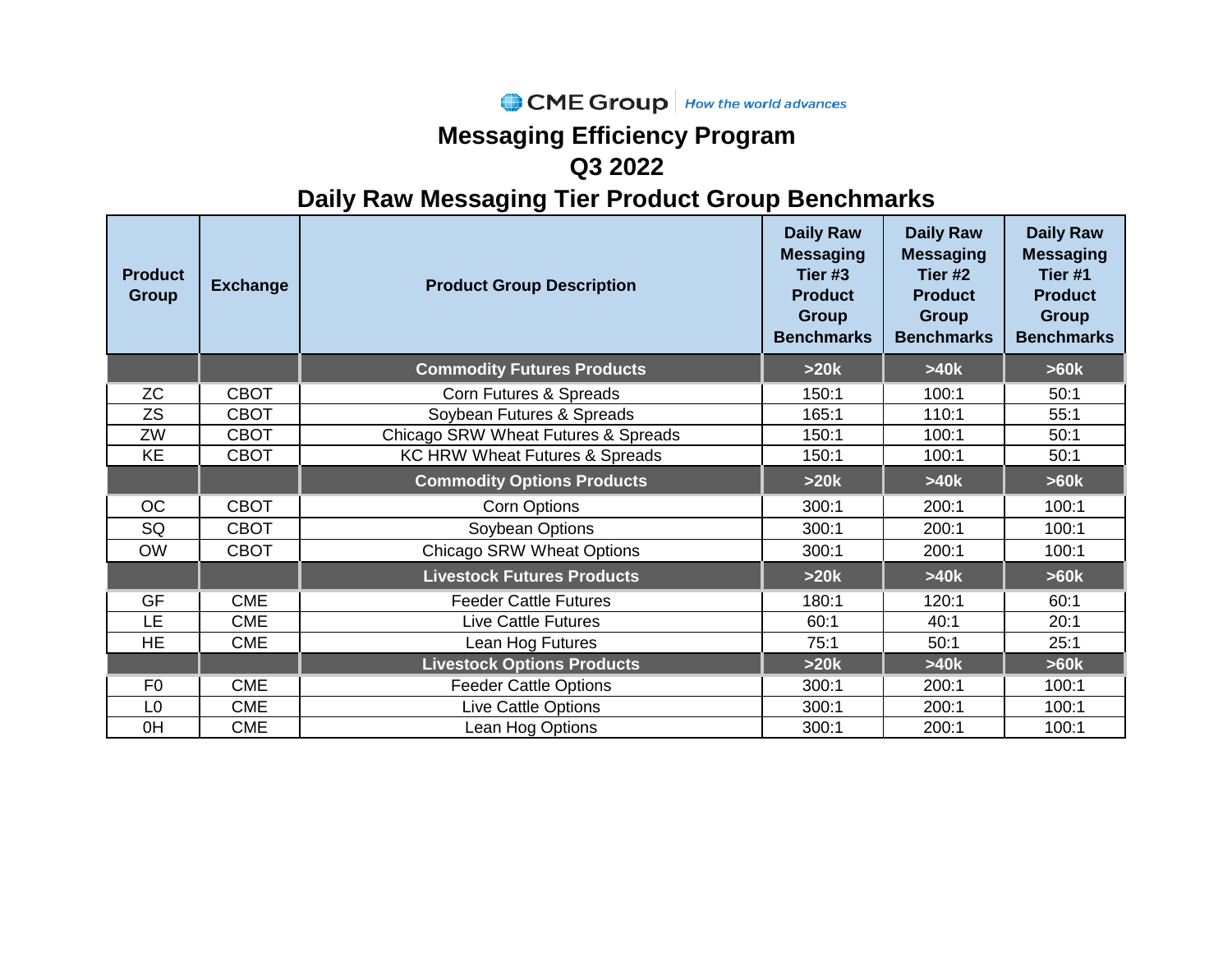#### CME Group How the world advances

## **Messaging Efficiency Program Q3 2022**

| <b>Product</b><br><b>Group</b> | <b>Exchange</b> | <b>Product Group Description</b>                           | <b>Daily Raw</b><br><b>Messaging</b><br>Tier #3<br><b>Product</b><br><b>Group</b><br><b>Benchmarks</b> | <b>Daily Raw</b><br><b>Messaging</b><br>Tier #2<br><b>Product</b><br><b>Group</b><br><b>Benchmarks</b> | <b>Daily Raw</b><br><b>Messaging</b><br>Tier #1<br><b>Product</b><br><b>Group</b><br><b>Benchmarks</b> |
|--------------------------------|-----------------|------------------------------------------------------------|--------------------------------------------------------------------------------------------------------|--------------------------------------------------------------------------------------------------------|--------------------------------------------------------------------------------------------------------|
|                                |                 | <b>Equity Futures Products</b>                             | >20k                                                                                                   | >40k                                                                                                   | >60k                                                                                                   |
| <b>ES</b>                      | <b>CME</b>      | E-mini S&P 500 Futures & Spreads                           | 45:1                                                                                                   | 30:1                                                                                                   | 15:1                                                                                                   |
| <b>MS</b>                      | <b>CME</b>      | Micro E-mini S&P 500 Futures & Spreads                     | 75:1                                                                                                   | 50:1                                                                                                   | 25:1                                                                                                   |
| ME                             | <b>CME</b>      | E-mini S&P MidCap 400 Futures & Spreads                    | 300:1                                                                                                  | 200:1                                                                                                  | 100:1                                                                                                  |
| N <sub>1</sub>                 | <b>CME</b>      | Nikkei 225 (Yen) Futures & Spreads                         | 270:1                                                                                                  | 180:1                                                                                                  | 90:1                                                                                                   |
| <b>NK</b>                      | <b>CME</b>      | Nikkei 225 (Dollar) Futures & Spreads                      | 360:1                                                                                                  | 240:1                                                                                                  | 120:1                                                                                                  |
| <b>NQ</b>                      | <b>CME</b>      | E-mini & Micro E-mini NASDAQ-100 Futures & Spreads         | 180:1                                                                                                  | 120:1                                                                                                  | 60:1                                                                                                   |
| <b>RY</b>                      | <b>CME</b>      | E-mini & Micro E-mini Russell 2000 Index Futures & Spreads | 210:1                                                                                                  | 140:1                                                                                                  | 70:1                                                                                                   |
| YM                             | <b>CBOT</b>     | E-mini & Micro E-mini Dow (\$5) Futures & Spreads          | 210:1                                                                                                  | 140:1                                                                                                  | 70:1                                                                                                   |
|                                |                 | <b>Equity Options Products</b>                             | >20k                                                                                                   | >40k                                                                                                   | >60k                                                                                                   |
| EW                             | <b>CME</b>      | E-Mini S&P 500 Outright, Weekly & Monthly Options          | 300:1                                                                                                  | 200:1                                                                                                  | 100:1                                                                                                  |
| QZ                             | <b>CME</b>      | E-Mini NASDAQ 100 Outright Options                         | 300:1                                                                                                  | 200:1                                                                                                  | 100:1                                                                                                  |
| <b>NW</b>                      | <b>CME</b>      | E-Mini NASDAQ 100 Weekly & Monthly Options                 | 300:1                                                                                                  | 200:1                                                                                                  | 100:1                                                                                                  |
| C <sub>9</sub>                 | <b>CBOT</b>     | E-Mini Dow (\$5) Outright Options                          | 300:1                                                                                                  | 200:1                                                                                                  | 100:1                                                                                                  |
| <b>OL</b>                      | <b>CBOT</b>     | E-Mini Dow (\$5) Weekly & Monthly Options                  | 300:1                                                                                                  | 200:1                                                                                                  | 100:1                                                                                                  |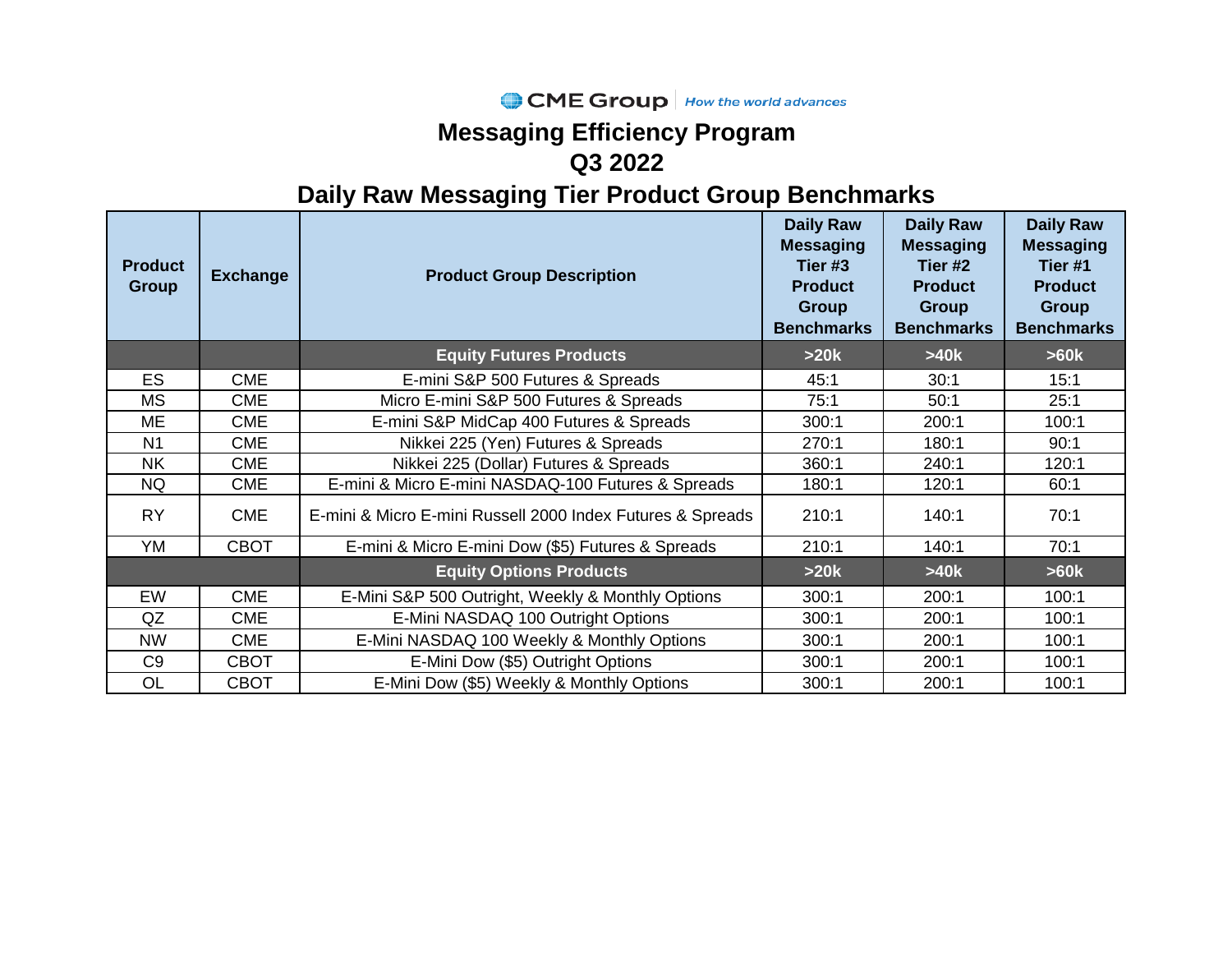### CME Group | How the world advances

# **Messaging Efficiency Program**

### **Q3 2022**

| <b>Product</b><br><b>Group</b> | <b>Exchange</b> | <b>Product Group Description</b>               | <b>Daily Raw</b><br><b>Messaging</b><br>Tier #3<br><b>Product</b><br><b>Group</b><br><b>Benchmarks</b> | <b>Daily Raw</b><br><b>Messaging</b><br>Tier #2<br><b>Product</b><br>Group<br><b>Benchmarks</b> | <b>Daily Raw</b><br><b>Messaging</b><br>Tier <sub>#1</sub><br><b>Product</b><br><b>Group</b><br><b>Benchmarks</b> |
|--------------------------------|-----------------|------------------------------------------------|--------------------------------------------------------------------------------------------------------|-------------------------------------------------------------------------------------------------|-------------------------------------------------------------------------------------------------------------------|
|                                |                 | <b>FX Futures Products</b>                     | >20k                                                                                                   | >40k                                                                                            | >60k                                                                                                              |
| 6A                             | <b>CME</b>      | <b>Australian Dollar Futures &amp; Spreads</b> | 105:1                                                                                                  | 70:1                                                                                            | 35:1                                                                                                              |
| 6B                             | <b>CME</b>      | <b>British Pound Futures &amp; Spreads</b>     | 105:1                                                                                                  | 70:1                                                                                            | 35:1                                                                                                              |
| 6C                             | <b>CME</b>      | Canadian Dollar Futures & Spreads              | 90:1                                                                                                   | 60:1                                                                                            | 30:1                                                                                                              |
| 6E                             | <b>CME</b>      | Euro FX Futures & Spreads                      | 120:1                                                                                                  | 80:1                                                                                            | 40:1                                                                                                              |
| 6J                             | <b>CME</b>      | Japanese Yen Futures & Spreads                 | 105:1                                                                                                  | 70:1                                                                                            | 35:1                                                                                                              |
| 6S                             | <b>CME</b>      | <b>Swiss Franc Futures &amp; Spreads</b>       | 135:1                                                                                                  | 90:1                                                                                            | 45:1                                                                                                              |
|                                |                 | <b>FX Options Products</b>                     | >20k                                                                                                   | >40k                                                                                            | >60k                                                                                                              |
| XA                             | <b>CME</b>      | Australian Dollar Options (European Style)     | 300:1                                                                                                  | 200:1                                                                                           | 100:1                                                                                                             |
| <b>YB</b>                      | <b>CME</b>      | British Pound Options (European Style)         | 300:1                                                                                                  | 200:1                                                                                           | 100:1                                                                                                             |
| <b>CD</b>                      | <b>CME</b>      | Canadian Dollar Options (European Style)       | 300:1                                                                                                  | 200:1                                                                                           | 100:1                                                                                                             |
| <b>XE</b>                      | <b>CME</b>      | Euro FX Options (European Style)               | 300:1                                                                                                  | 200:1                                                                                           | 100:1                                                                                                             |
| QJ                             | <b>CME</b>      | Japanese Yen Options (European Style)          | 300:1                                                                                                  | 200:1                                                                                           | 100:1                                                                                                             |
| <b>YS</b>                      | <b>CME</b>      | Swiss Franc Options (European Style)           | 300:1                                                                                                  | 200:1                                                                                           | 100:1                                                                                                             |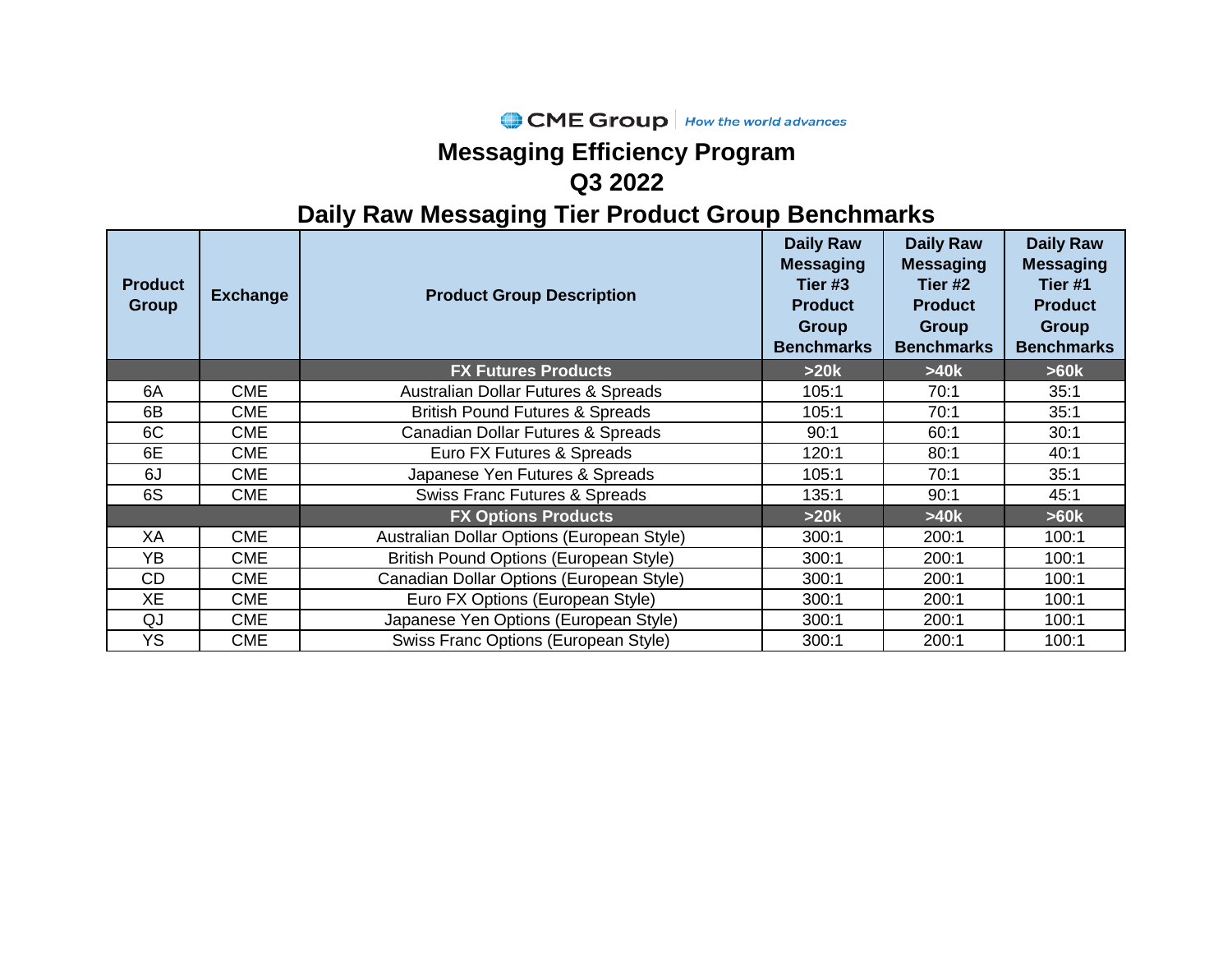#### CME Group | How the world advances

# **Messaging Efficiency Program**

### **Q3 2022**

| <b>Product</b><br><b>Group</b> | <b>Exchange</b> | <b>Product Group Description</b>                   | <b>Daily Raw</b><br><b>Messaging</b><br>Tier #3<br><b>Product</b><br><b>Group</b><br><b>Benchmarks</b> | <b>Daily Raw</b><br><b>Messaging</b><br>Tier #2<br><b>Product</b><br><b>Group</b><br><b>Benchmarks</b> | <b>Daily Raw</b><br><b>Messaging</b><br>Tier #1<br><b>Product</b><br><b>Group</b><br><b>Benchmarks</b> |
|--------------------------------|-----------------|----------------------------------------------------|--------------------------------------------------------------------------------------------------------|--------------------------------------------------------------------------------------------------------|--------------------------------------------------------------------------------------------------------|
|                                |                 | <b>Interest Rate Futures Products</b>              | >20k                                                                                                   | >40k                                                                                                   | >60k                                                                                                   |
| <b>GE</b>                      | <b>CME</b>      | Eurodollar Futures & Spreads                       | 15:1                                                                                                   | 10:1                                                                                                   | 5:1                                                                                                    |
| ZQ                             | <b>CBOT</b>     | 30 Day Federal Funds Futures                       | 45:1                                                                                                   | 30:1                                                                                                   | 15:1                                                                                                   |
| $\overline{Z}$ T               | <b>CBOT</b>     | 2-Year U.S. Treasury Note Futures & Spreads        | 45:1                                                                                                   | 30:1                                                                                                   | 15:1                                                                                                   |
| <b>ZF</b>                      | <b>CBOT</b>     | 5-Year U.S. Treasury Note Futures & Spreads        | 45:1                                                                                                   | 30:1                                                                                                   | 15:1                                                                                                   |
| ZN                             | <b>CBOT</b>     | 10-Year U.S. Treasury Note Futures & Spreads       | 45:1                                                                                                   | 30:1                                                                                                   | 15:1                                                                                                   |
| ZB                             | <b>CBOT</b>     | 30-Year U.S. Treasury Bond Futures & Spreads       | 45:1                                                                                                   | 30:1                                                                                                   | 15:1                                                                                                   |
| Z <sub>1</sub>                 | <b>CBOT</b>     | 10-Year U.S. Ultra Treasury Note Futures & Spreads | 60:1                                                                                                   | 40:1                                                                                                   | 20:1                                                                                                   |
| ZU                             | <b>CBOT</b>     | 30-Year U.S. Ultra Treasury Bond Futures & Spreads | 75:1                                                                                                   | 50:1                                                                                                   | 25:1                                                                                                   |
|                                |                 | <b>Interest Rate Options Products</b>              | >20k                                                                                                   | >40k                                                                                                   | >60k                                                                                                   |
| <b>ZE</b>                      | <b>CME</b>      | <b>Eurodollar Options</b>                          | 300:1                                                                                                  | 200:1                                                                                                  | 100:1                                                                                                  |
| E0, E2, E3,<br>E4, E5          | <b>CME</b>      | <b>Eurodollar Midcurve Options</b>                 | 300:1                                                                                                  | 200:1                                                                                                  | 100:1                                                                                                  |
| N <sub>2</sub>                 | <b>CBOT</b>     | 2-Year U.S. Treasury Note Options                  | 300:1                                                                                                  | 200:1                                                                                                  | 100:1                                                                                                  |
| 0N                             | <b>CBOT</b>     | 5-Year U.S. Treasury Note Options                  | 300:1                                                                                                  | 200:1                                                                                                  | 100:1                                                                                                  |
| <b>TE</b>                      | <b>CBOT</b>     | 10-Year U.S. Treasury Note Options                 | 300:1                                                                                                  | 200:1                                                                                                  | 100:1                                                                                                  |
| UZ                             | <b>CBOT</b>     | 30-Year U.S. Treasury Bond Options                 | 300:1                                                                                                  | 200:1                                                                                                  | 100:1                                                                                                  |
| UB                             | <b>CBOT</b>     | 30-Year U.S. Ultra Treasury Bond Options           | 300:1                                                                                                  | 200:1                                                                                                  | 100:1                                                                                                  |